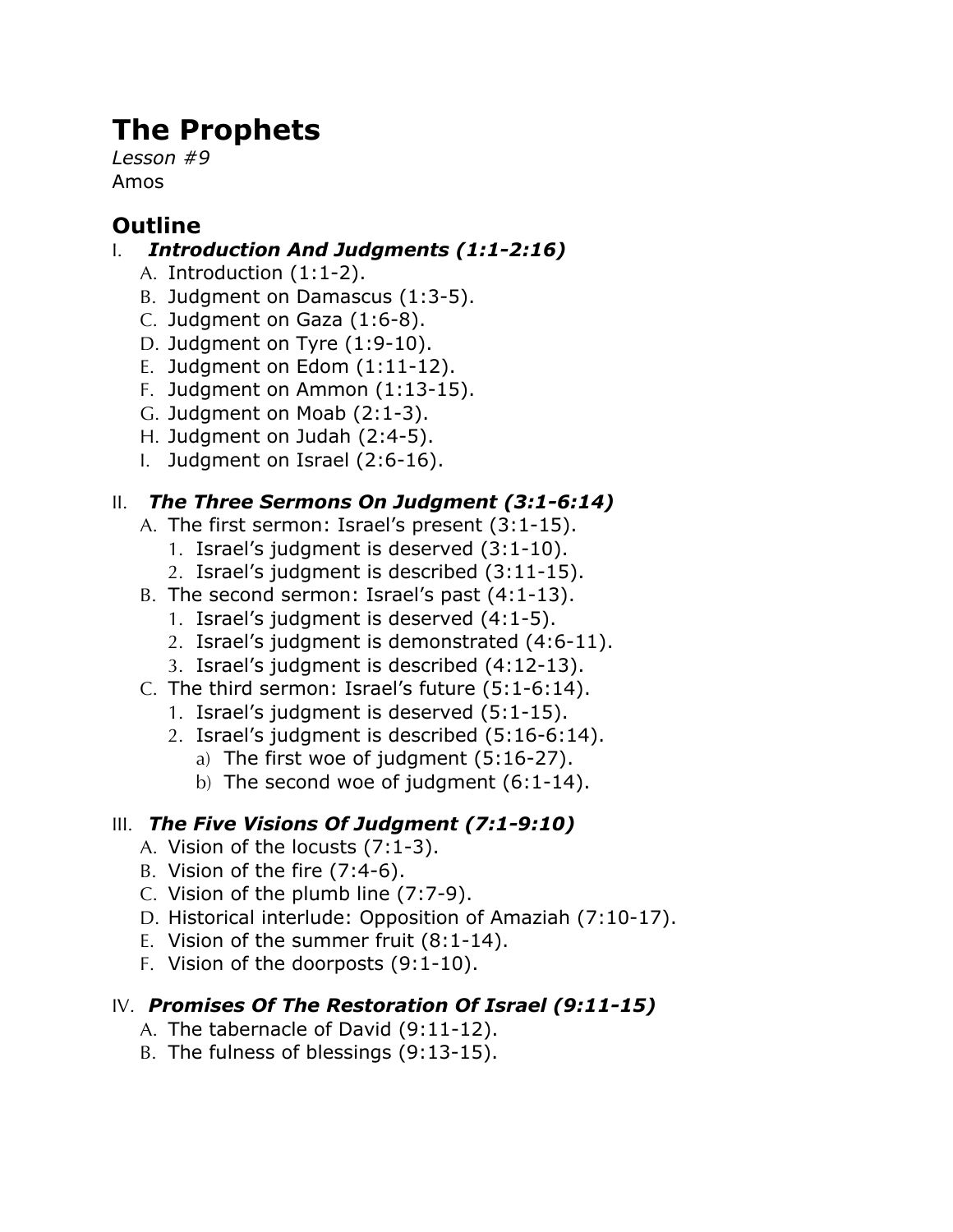# **Notes**

#### *Amos 1:1-2:16*

- Introduction (1:1-2).
	- Tekoa was a village 12 miles southeast of Jerusalem. It was located on the edge of the wilderness of Judah, described as a wild and rough section. Undoubtedly his simple life in the desert led him to see more clearly the evils of city life.
	- Amos indicates that the message was not from himself, but from God. He saw the words as they were revealed to his spiritual eyes.
	- As the lion roars and his voice strikes terror in the hearts of those who hear, so God will roar from Zion, exciting terror in the hearts of the people.
- Judgment on Damascus (1:3-5).
	- From the time of Ahab until the beginning of the eighth century, there were hostilities between Israel and Damascus. The incursion of Syria into Israelite territory during the reign of Jehu was particularly embarrassing (2 Kings 10:32-33).
	- Hazael ruled Syria from about 841 to 806 B.C. (cf. 2 Kings 8:13). The Lord had revealed that Hazael would commit monstrous crimes against the Israelites (2 Kings 8:12). When he came to the throne, he fought against Joram and Ahaziah at Ramoth Gilead, seriously wounding Joram (2 Kings 8:28-29).
- Judgment on Gaza (1:6-8).
	- Gaza was a chief city of Philistia near the coast southwest of Jerusalem. The sin of Gaza had been slave trafficking; they had taken the inhabitants of an entire village or group, probably Israelites, and sold them to Edom.
	- For this God would send a fire of divine judgment, bringing destruction to the city and its palaces.
- Judgment on Tyre (1:9-10).
	- Tyre was the chief city of sea traffic, having been forced to turn to the sea for its life because of its limited space between the mountains to the east and the sea to the west. As was true of Gaza, their sin was slave trading with Edom.
	- They had forgotten the covenant between David and Hiram. For this her walls and palaces would be devoured. The fulfillment, by Alexander the Great, was literal as witnessed by the ruins that may be seen today.
- Judgment on Edom (1:11-12).
	- The Edomites were the descendants of Esau, the twin brother of Jacob; hence they were kinsfolk of Israel. From the beginning of their history there had been enmity between Israel and Edom.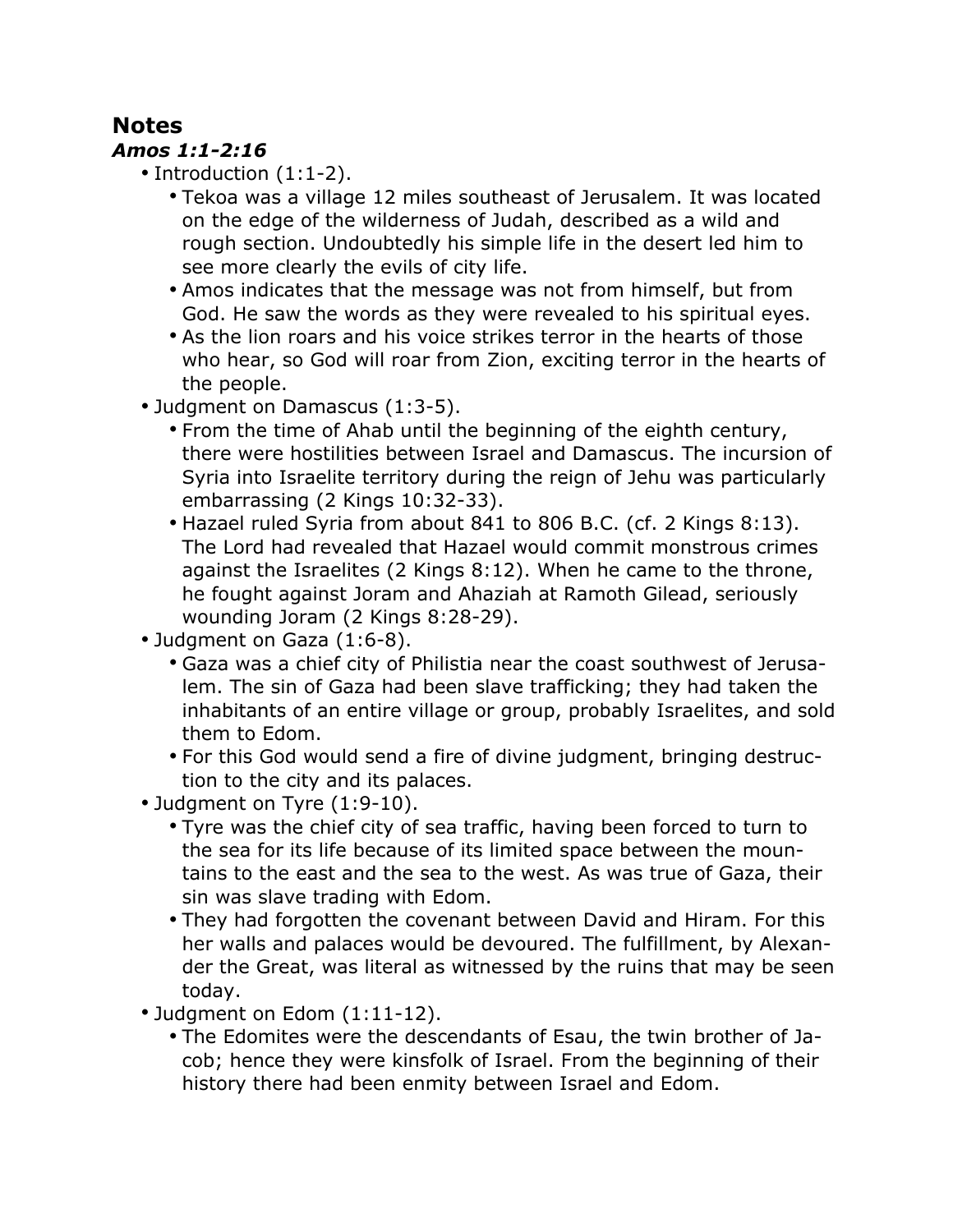- For their enmity, God would send fire upon Teman, the chief city of southeast Edom and probably its capital, and upon Bozrah, another chief city and sometime capital of the nation.
- Judgment on Ammon (1:13-15).
	- The origin of the Ammonites (and the Moabites) was an incestual relationship between Lot and his two daughters (cf. Genesis 19:30-38). The Ammonites frequently sought to enlarge their territory, sometimes with the help of Moab and Syria (cf. Judges 10:6-9).
	- The described crime evidently took place in one of their attempts to expand their territorial holdings at Israel's expense (cf. 2 Kings 8:12) -- a crime that went far beyond the necessary acts of war and is attributed to the Ammonites' insatiable desire for Israelite territory.
- Judgment on Moab (2:1-3).
	- As his brother Ammon had demonstrated a spirit of cruelty in destroying the unborn, Moab demonstrated his spirit by burning the bones of the dead and making them into lime.
	- The palaces of Kerioth, of which she had boasted, would be no more. Her judges and princes would perish in the havoc and ruin to come. The judgment would be so severe that two later prophets wept as they contemplated its terribleness (cf. Isaiah 15:5; 16:11; Jeremiah 48:36).
- Judgment on Judah (2:4-5).
	- Judah is condemned for rejecting the "law of the Lord." This is the first time this expression occurs in these prophecies, and its significance is obvious. Those who stood in relationship to the covenant were judged on the basis of the light they possessed in God's law.
	- They had acted as heathens, and now God would treat them as heathens by sending the same judgment on them as He would send on the heathen. However, through the efforts of Isaiah and Micah, prophets in Judah, and the influence of King Hezekiah, the judgment was averted for 135 years after the fall of Samaria.
- Judgment on Israel (2:6-16).
	- At this point Amos begins the real burden of his prophecy. The sin of Israel was apostasy, a departure from God that had led to injustice, hardness of heart and immorality, with no feeling for the poor or regard for moral conduct.
	- Idolatry, rejection of the law of God, hardness toward the poor, greed and immorality are the charges that summarize the sins of Israel. Against these the prophet continued to cry throughout his ministry in Israel.
	- Having declared Israel's sins to her, the prophet now announces judgment. As the heavy forces of war roll over them, they will be pressed down. The people will be unable to escape, regardless of how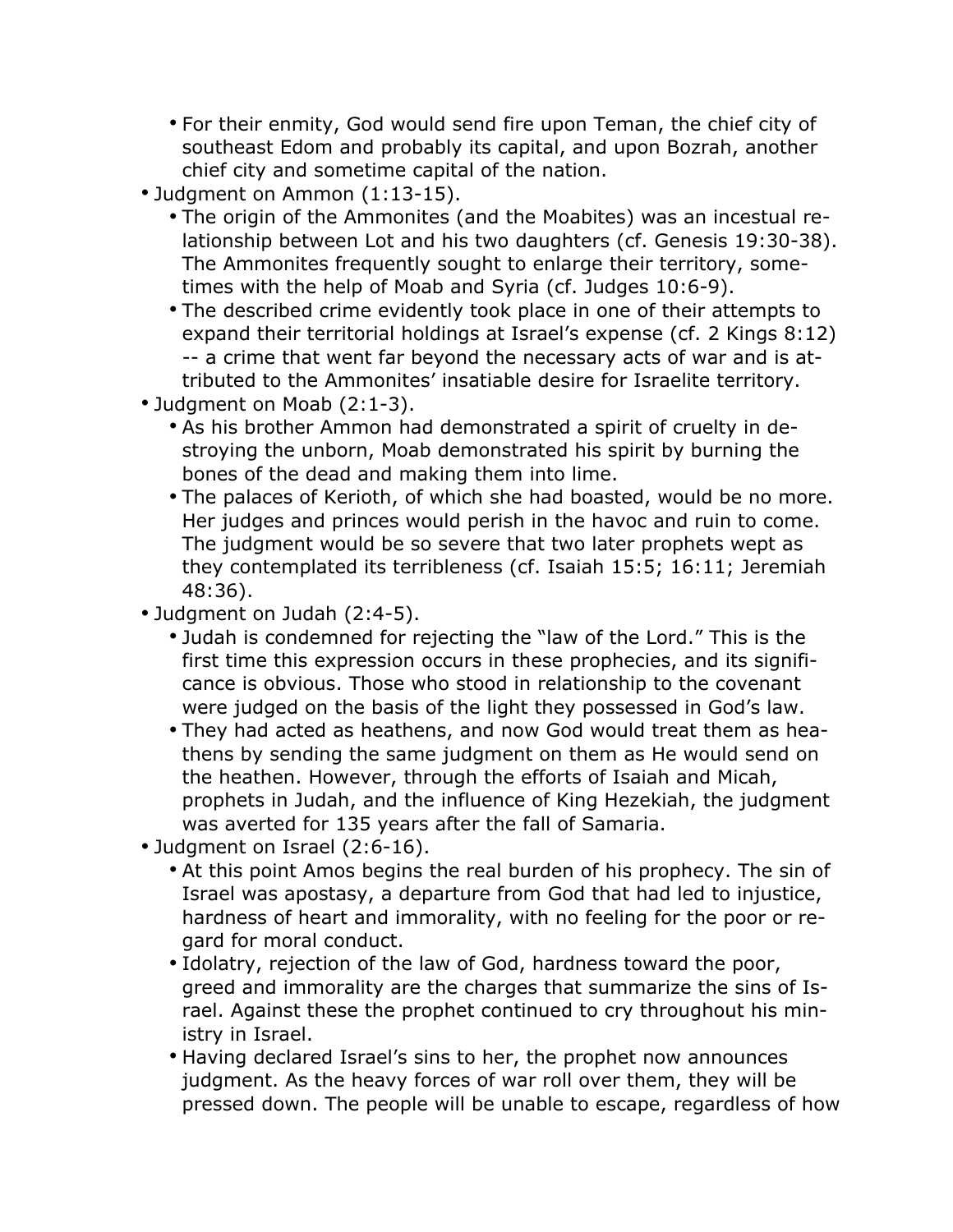strong or swift they thought themselves. The terribleness of the judgment would paralyze the strongest of them.

### *Amos 3:1-6:14*

- The first sermon: Israel's present (3:1-15).
	- Israel's judgment is deserved (3:1-10).
		- Of all the families of the earth, Israel had been God's chosen people. They were His by right of choice and redemption; He had redeemed them from bondage. Because of this relationship and their sins, He must punish them; He could not be true to Himself if He let them go uncorrected.
		- They had not walked with Him in agreement with His will; therefore, judgment must be visited upon the iniquities of the nation. Before announcing judgment, the prophet declares his right to speak.
		- "The lion hath roared" sounds an alarm. There is indeed cause for fear -- not from any lion or blast of a trumpet, but from the Lord's voice through His prophet. The Lord has spoken, and no one can contravene His word.
	- Israel's judgment is described (3:11-15).
		- Though the enemy who would overrun the land is not identified by Amos, historically we know it was Assyria.
		- The prophet also announces judgment against Bethel, the center of worship, and against the luxury of those dwelling there and in Samaria. Those who had been called to witness the violent wickedness of the nation are now urged to witness the judgment to be imposed upon it.
- The second sermon: Israel's past (4:1-13).
	- Israel's judgment is deserved (4:1-5).
		- The region of Bashan was known for its excellent cattle (Psalm 22:12; Ezekiel 39:18), to which Amos sarcastically likens the women of Samaria. He accuses these rich women of oppressing the poor, just as he had accused the male leaders of his society.
		- These lovers of luxury would be among the first taken away captive, helplessly torn away from their luxurious, extravagant life, as fishes are haplessly taken by the hooks of fishermen.
	- Israel's judgment is demonstrated (4:6-11).
		- In time past, God had chastened the people in an effort to bring them to repentance, but the chastisements had gone unheeded. First, they were given famine. Second, they were given drought. Third, they were given blasting and mildew. Fourth, they were given pestilence. Fifth, they were given the overthrow and burning of their cities.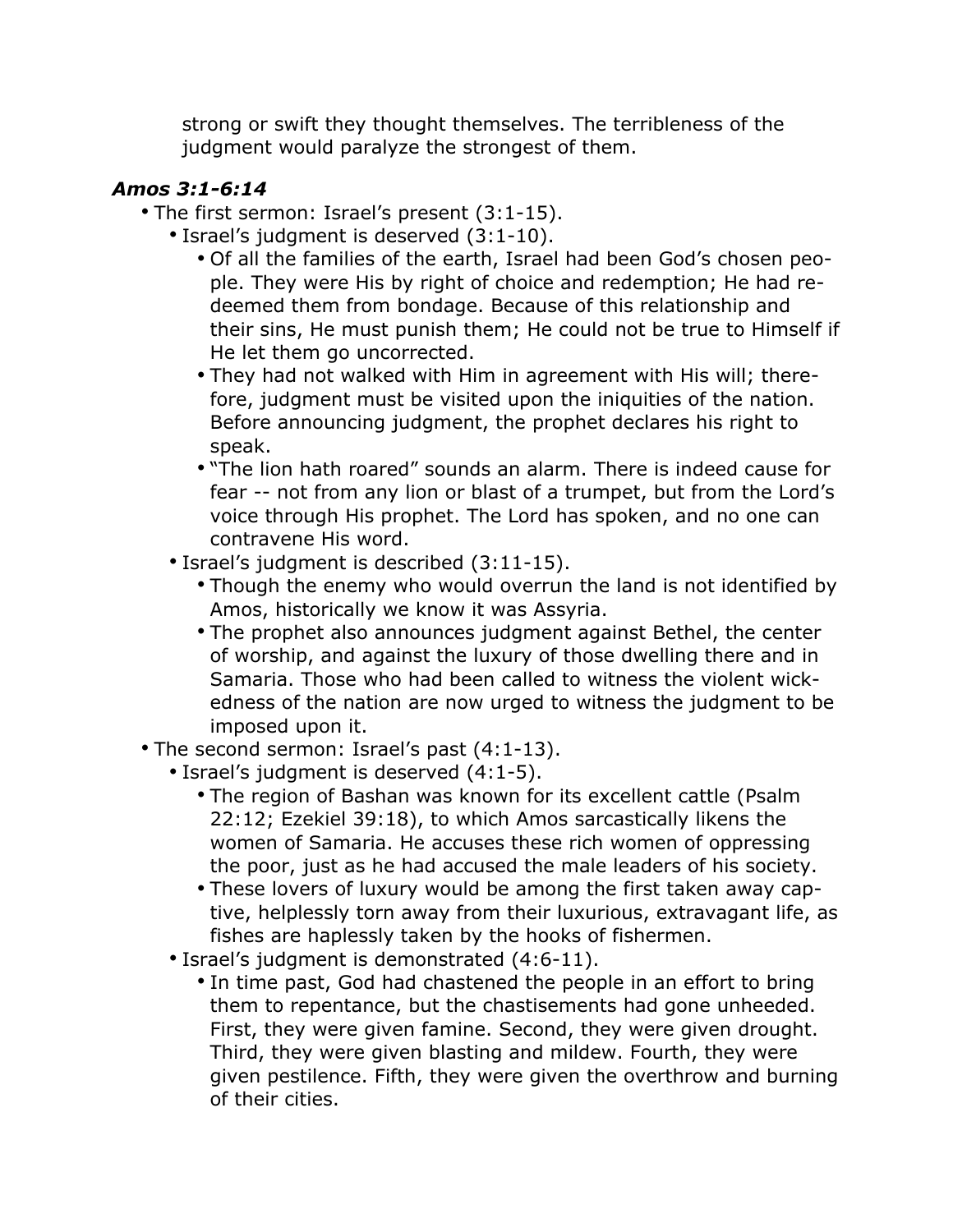- Amos has proceeded from the lesser to the greater visitation of judgment, none of which had accomplished the desired effect.
- Israel's judgment is described (4:12-13).
	- In charging them to prepare to meet God, the Lord is insinuating that there is a final judgment more terrible than the chastisements sent in years gone by awaiting them.
	- God's judgment brings darkness to the nation's day as He treads upon the high places of the earth. The prophecy is strengthened by an appeal to the eternal One who speaks -- God.
- The third sermon: Israel's future (5:1-6:14).
	- Israel's judgment is deserved (5:1-15).
		- Because of the sin of Israel and the judgment to come, the prophet takes up a lamentation over the nation. Amos speaks of the nation as already fallen, though the actual fall was several years in the future.
		- Unless God made the decision to turn away there will be none to quench the devastating flame. The ruling class had turned "justice to wormwood." Their righteousness failed to meet the divine standard in their judgments.
		- Because of the prevailing moral corruption, Amos seems to sense the futility of going on with his preaching or warning. However, he has a divine commission and will continue to speak (cf. Isaiah 6:11-12).
	- Israel's judgment is described (5:16-6:14).
		- The first woe of judgment (5:16-27).
			- "God of hosts" points to His rule in the affairs of judgment as He leads the armies in battle, and "the Lord" indicates His sovereign rule.
			- The people yearned for the "day of the Lord." Yet it would not be as Israel thought, a day of darkness and judgment on their enemies and of blessing on themselves!
			- Amos then reveals to the people that their worship has been empty and that they have never been completely faithful to God. They had essentially been idolaters since the time of the wilderness wanderings.
		- The second woe of judgment (6:1-14).
			- By now false worship had produced the fruit of depraved character and false standards of conduct. The rulers of Jerusalem and Samaria were guilty of a false sense of ease and security. Neither realized the imminence of danger.
			- The coming ruin of the nation, as it was being heralded by the rising power of the conquering Assyrians and by the warnings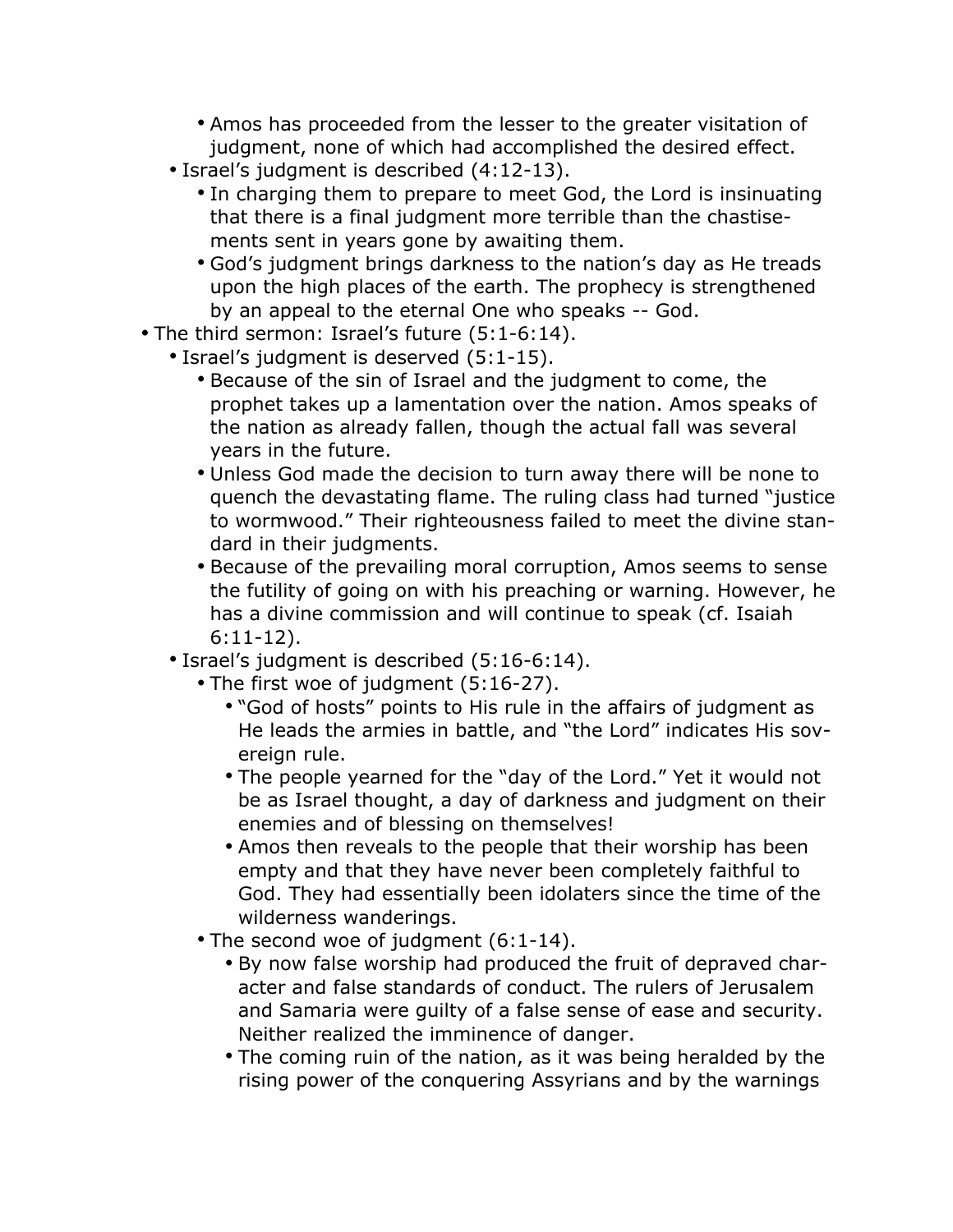of Amos, struck no responsive chord in their hearts that were satiated by revelry and carousing.

• By two completely absurd questions, Amos introduces the scathing rebuke that follows in vss. 13-14. One expected the courts to dispense justice, but the rich and powerful dispensed poison instead and made bitter the fruit of righteousness.

### *Amos 7:1-9:10*

- Vision of the locusts (7:1-3).
	- This probably was not a literal locust invasion as in Joel, but was symbolic of threatened destruction.
	- In the vision, when the locusts had finished eating the grass, a complete devastation of the land is averted by the intercession of the prophet.
- Vision of the fire (7:4-6).
	- The devouring of "the great deep" was a symbol of total destruction by the fire of God, and "would have eaten the land" indicated the threatened destruction of Israel.
	- Again the calamity is averted and the people are saved by the intercession of the prophet. The appeal is on the same ground and with the same result.
- Vision of the plumb line (7:7-9).
	- Israel had been formed by the plumb line of the Lord, His law, and the principles of right by which He had sought to build the nation.
	- Now, with His plumb line in His hand, He is going to show how far out of line the nation is, how far it is from being upright and how completely crooked and unbalanced it has become.
	- They gave lip service to the covenant of the Lord but ignored the social concerns woven into its fabric. The coming judgment would fall on the pagan sanctuaries of Israel and on the dynasty of Jeroboam. Thus the two major influences in Israelite life would perish.
- Historical interlude: Opposition of Amaziah (7:10-17).
	- With this threat against the house of Jeroboam, Amaziah the priest of Bethel sprung into action.
	- He sought to show strong loyalty to the king by sending word to Jeroboam that Amos had conspired against him in the midst of the people; his words upset the status quo. Amaziah did not misrepresent the prophet, for Amos had said what was reported by Amaziah.
	- Amos's encounter with Amaziah ends with a prediction of dire judgment, despite the latter's insistence that Amos stop his preaching against Israel.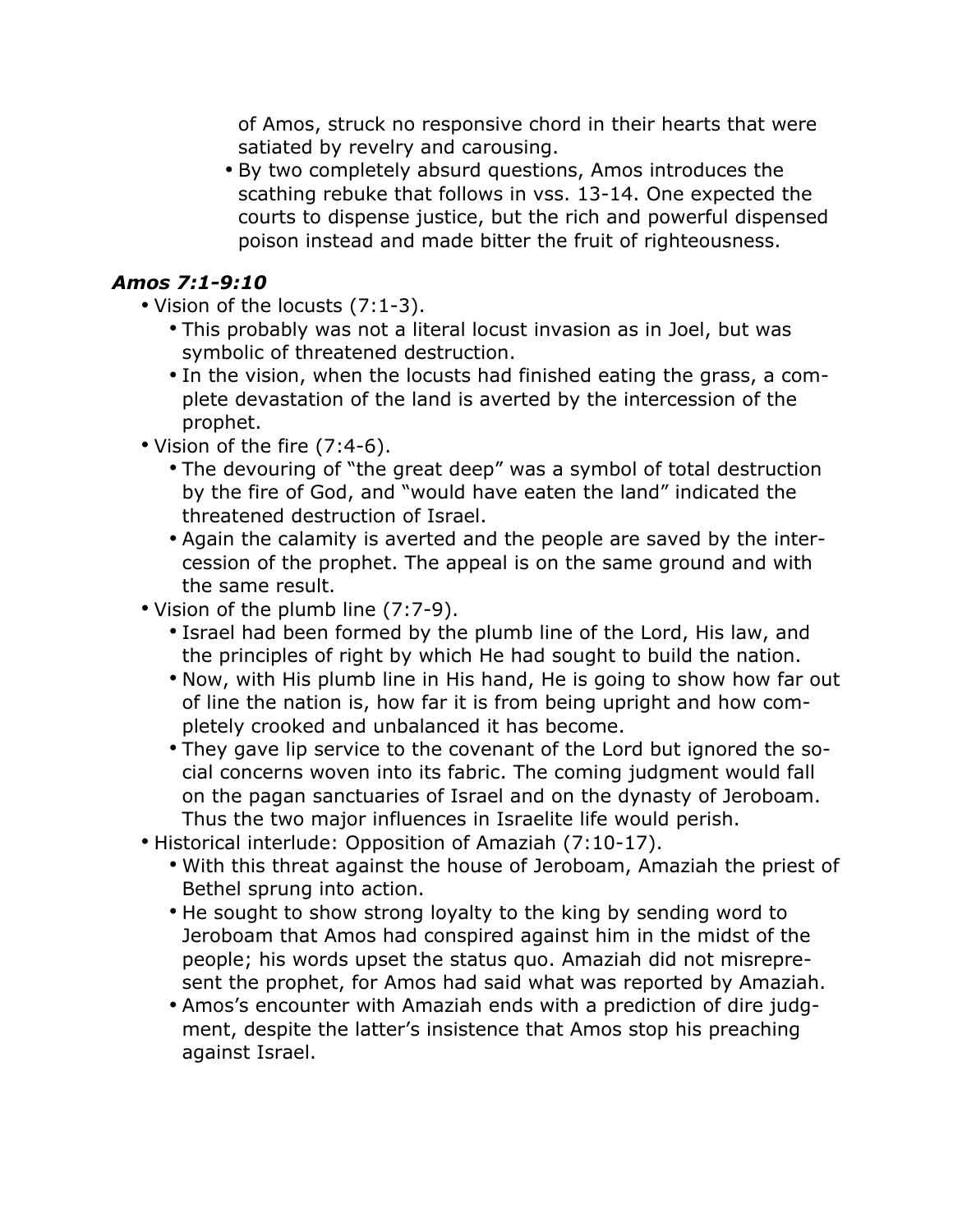- Vision of the summer fruit (8:1-14).
	- The word for "summer fruit" is similar to another word that Amos uses in the response of the Lord: "The end is come upon my people." The basket of summer fruit, ordinarily associated with the joys and provisions of the harvest, becomes a mockery. The good memories of past harvest festivals are shattered by the decisive words that the end is near.
	- The merchants could not wait for the end of the holy days so that they could increase their wealth by giving short measure and raising prices. They even sold the sweepings to increase the weight!
	- Added to the extreme terribleness of the judgment described is a famine of the word of God. As they had now rejected and trampled underfoot His word, in the hopelessness of their future condition God will not respond to their cry for a message from Him.
- Vision of the doorposts (9:1-10).
	- At the command of the Lord the house of Bethel is smitten from the top, the capital crumbling and crashing on the heads of the people. The "capital" is the uppermost member of a column and crowns the shaft.
	- The people had enjoyed the manifold favors of God and had received His word, His love and His chastisements, but all to no avail. Now there was nothing remaining but judgment that was appropriate to the holiness of God and the sins of the people.
	- Vs. 8 is a plain and positive declaration by God that the kingdom of Israel would be destroyed, cease to exist and be brought to an end. If it is destroyed from the face of the earth, it could never again be restored. However, as a people the house of Jacob would not be destroyed.

#### *Amos 9:11-15*

- The tabernacle of David (9:11-12).
	- Although the preceding has been gloomy, Amos ends on a positive note with an optimistic promise of future glory.
	- The "tabernacle of David" was the house or tent of David, the rule of David's house which will have long since fallen into decay, or have become a mere "hut." The rule of David's house had ended for Israel when they carried away by Assyria; it ended for Judah with the carrying away of Coniah into Babylon (Jeremiah 22:24-30).
- The fulness of blessings (9:13-15).
	- This declaration is clearly Messianic, fulfilled under Christ (cf. Acts 15:14-18; 3:18, 21, 24-27; Luke 1:67-69).
	- In this period of time, the fullness of spiritual blessings would be enjoyed by those who obey the Messiah. The misery which the peo-